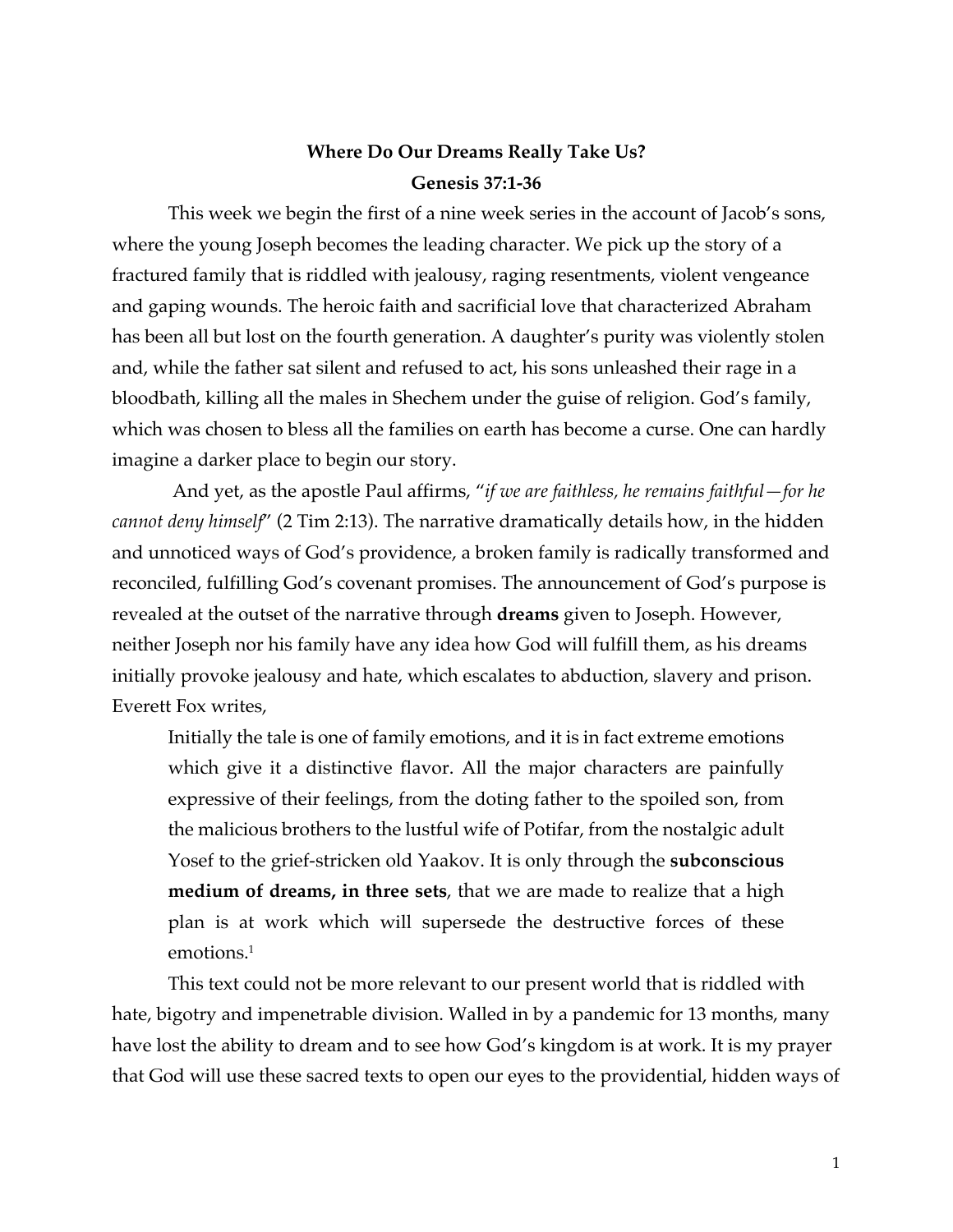God and that we become his ambassadors, bringing the gift of reconciliation to the church and the waiting world. Amen.

In the opening scene, we are introduced to the family dynamics and the tensions that will drive the story.

**I. Setting the Stage: Love and Hate (37:2-11)**

**A. Jacob's love and the brothers' hate (37:2-4 ESV)**

**This is the account of Jacob's line. Joseph at seventeen was tending the flock with his brothers. Now he was an assistant of the sons of Bilhah and the sons of Zilpah.2 And Joseph brought a bad report of them to their father. Now Israel loved Joseph more than any other of his sons, because he was the son of his old age. And he made him a robe of many colors. But when his brothers saw that their father loved him more than all his brothers, they hated him and could not speak peacefully to him. (Gen 37:2-4 ESV)**

The account of Jacob's line opens with the name of the young favored son, Joseph, "All the promises of Abraham are now lodged with this new one, Joseph, though his brothers will not concede it… His name is '**add**.' He is added by the mercy of God. According to his brothers, he is an unwelcome afterthought." Joseph is last in the dynamics of the family hierarchy and excluded from the circle of power, but in the home, he lives intimately close to his father,"<sup>3</sup> and is not shy about exposing his brothers' evil deeds to his father.

Jacob, perhaps even more than his father before him, has no qualms about expressing his preferential love. "Out of this deep, arbitrary, almost embarrassing devotion, Jacob gives Joseph a magnificent robe, a mark of regal status, and announces that this son is the wave of the future."4 The significance is not lost on his brothers and provokes such hatred they could not so much as greet him (Lit. "*speak to him in shalom"*). Though the brothers refuse to speak to Joseph, God is not silent. He speaks future mysteries to Joseph in such a way that only deepens the family divide.

### **B. Joseph's First Dream (37:5-8)**

**Now Joseph had a dream, and when he told it to his brothers they hated him even more. He said to them, "Hear this dream that I have dreamed: Behold, we were binding sheaves in the field, and behold, my sheaf arose and stood upright. And behold, your sheaves gathered around it and**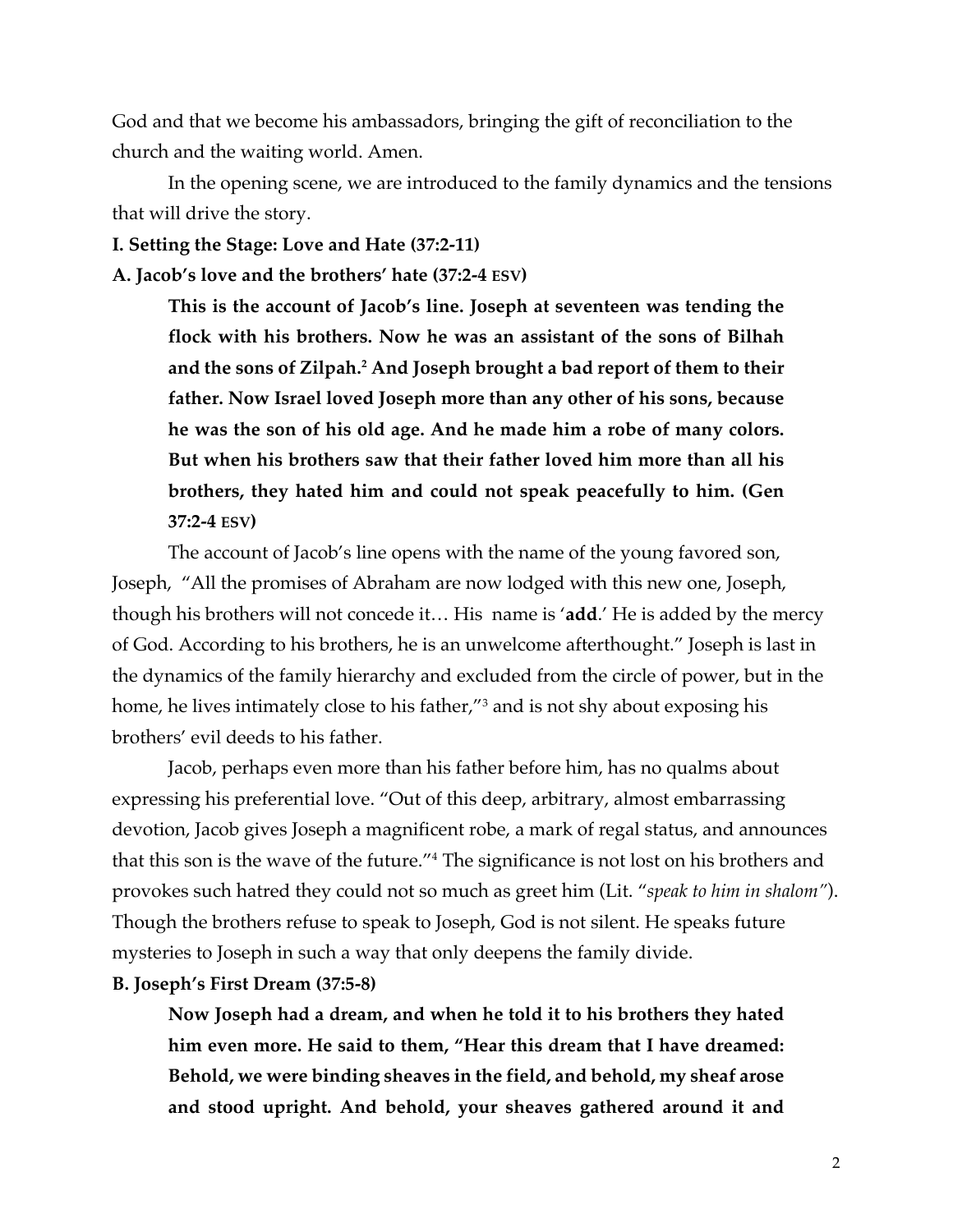**bowed down to my sheaf." His brothers said to him, "Are you indeed to reign over us? Or are you indeed to rule over us?" So they hated him even more for his dreams and for his words. (37:5-8)**

In the ancient Near East, dreams were a common means of divine communication and prediction. The prophetic significance of the dreams was not lost on the brothers—they will bow down before their brother's rule (the fulfillment occurs in **three stages** 42:6; 43:26, 28; 50:18). Joseph is either incredibly naïve and socially unaware or, as Robert Altar suggests, "this whole speech shows us a young Joseph who is self-absorbed, blithely assuming everyone will be fascinated by the details of his dreams."5 It isn't just Jacob's favoritism or Joseph's manner that the brothers hate. It is the dream itself that announces a new social and political order that threatens the old and calls it into question. God's choice of Joseph to rule threatens his brothers and causes discord. But the brothers will have to learn to accept his election to kingship. **B. Joseph's second dream (37:9-11)**

**Then he dreamed another dream and told it to his brothers and said, "Behold, I have dreamed another dream. Behold, the sun, the moon, and eleven stars were bowing down to me." But when he told it to his father and to his brothers, his father rebuked him and said to him, "What is this dream that you have dreamed? Shall I and your mother and your brothers indeed come to bow ourselves to the ground before you?" And his brothers were jealous of him, but his father kept the saying in mind. (37:9-11)**

If one dream is not enough, Joseph has a second and wastes no time reporting it, first to his brothers and then to his father in his brothers' presence. As Waltke observes, "Dreams in this story come in pairs (see Gen. 40 and 41) to show that the matter is **firmly decided** by God and **will come quickly** (see 41:32). An isolated dream might be misinterpreted. Two dreams with the same meaning confirm the interpretation."6 The dreams unmistakably point to Joseph's prominence, first over the family and then over the whole house of Israel. The brothers can see nothing in Joseph's dreams but a selfabsorbed, conceited youth, and their jealousy continues to boil and seethe. The father's reaction is mixed. One the one hand, he is mystified and plays his public role by leveling a sharp rebuke on his son, but on the other, he takes the dream to heart. Could it be true?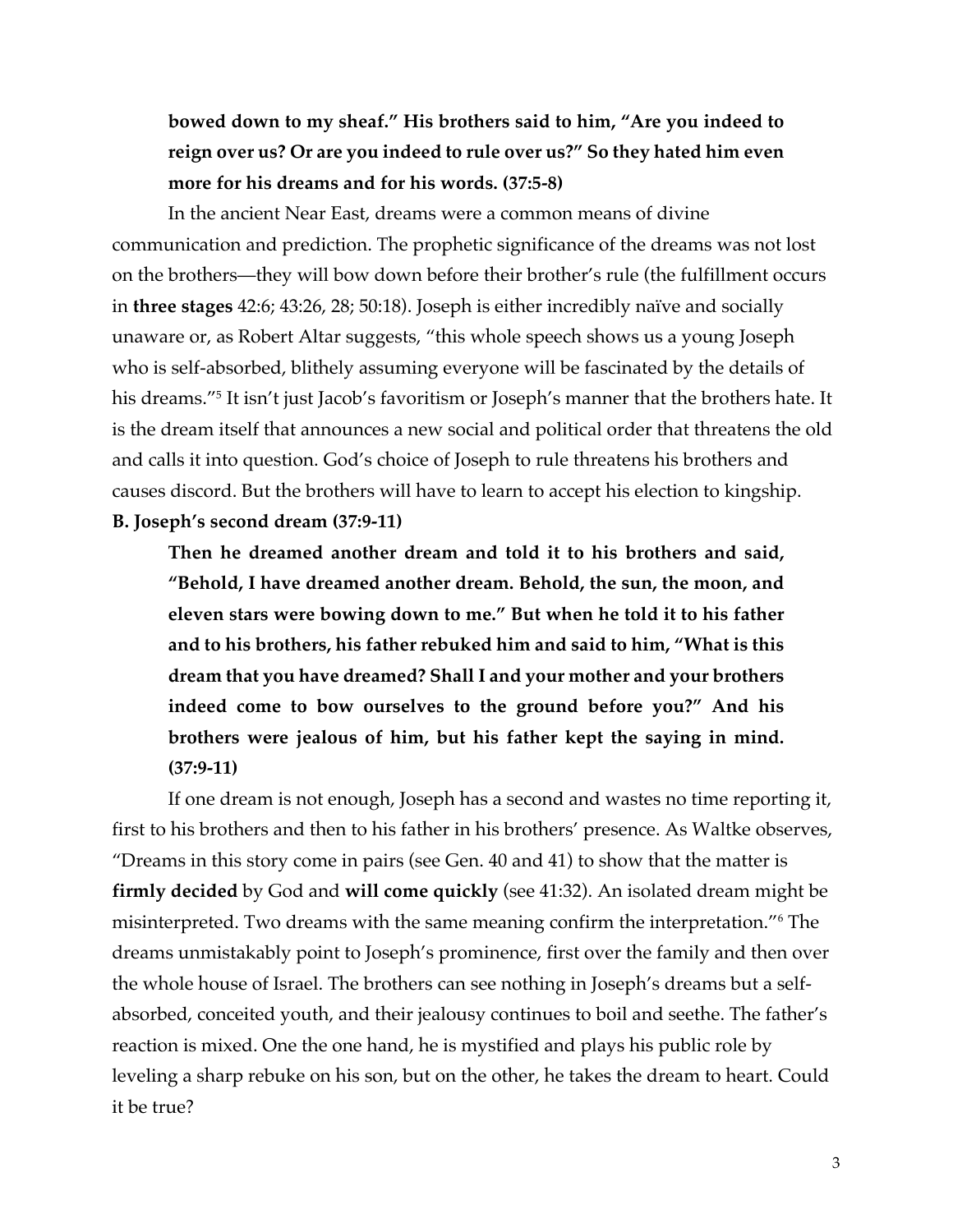#### **II. Joseph Searches for his Brothers (37:12-17)**

**A. Joseph sent to Shechem in search of his brothers (37:12-14)**

**Now his brothers went to pasture their father's flock near Shechem. And Israel said to Joseph, "Are not your brothers pasturing the flock at Shechem? Come, I will send you to them." And he said to him, "Here I am." So he said to him, "Go now, see if it is well with your brothers and with the flock, and bring me word." So he sent him from the Valley of Hebron, and he came to Shechem. (37:12–14)**

First, we see that Joseph is no longer shepherding the flock with his brothers; he remains at home with his father, strengthening the bond between father and son. Meanwhile, the brothers are feeding the flock in Shechem, which gives Jacob reason to worry for their welfare. Shechem is where their sister was raped and Joseph's brothers retaliated by slaughtering all the men of the city and plundering their livestock and wealth. Jacob seems clueless of the hatred he incites by his favoritism and sends Joseph alone and vulnerable some 50 miles to report on his brothers' welfare (*shalom*).

#### **B. Lost and Found**

**And a man found him wandering in the fields. And the man asked him, "What are you seeking?" "I am seeking my brothers," he said. "Tell me, please, where they are pasturing the flock." And the man said, "They have gone away, for I heard them say, 'Let us go to Dothan.'" So Joseph went after his brothers and found them at Dothan. (37:15–17)**

The terrible irony of the conflict that drives this scene is thundered by the twenty-one uses of the word "**brothers**." When Joseph is lost and wandering aimlessly in the field he is **found** by an anonymous man and asks, "What are you seeking," and Joseph answers, **"I am seeking my brothers."** This statement epitomizes Joseph's career and longing. The stranger has been watchful and observant and provides Joseph with the necessary information to be able to complete his quest —the brothers have gone to Dothan, 13 miles northwest of Shechem. In retrospect the irony is painful, for Joseph, alone and vulnerable, is safer with a stranger from Shechem than he will be with his own flesh and blood.

**III. Hate Escalates to Violence and Slavery (37:18-28)**

**A. United in death (37:18-20)**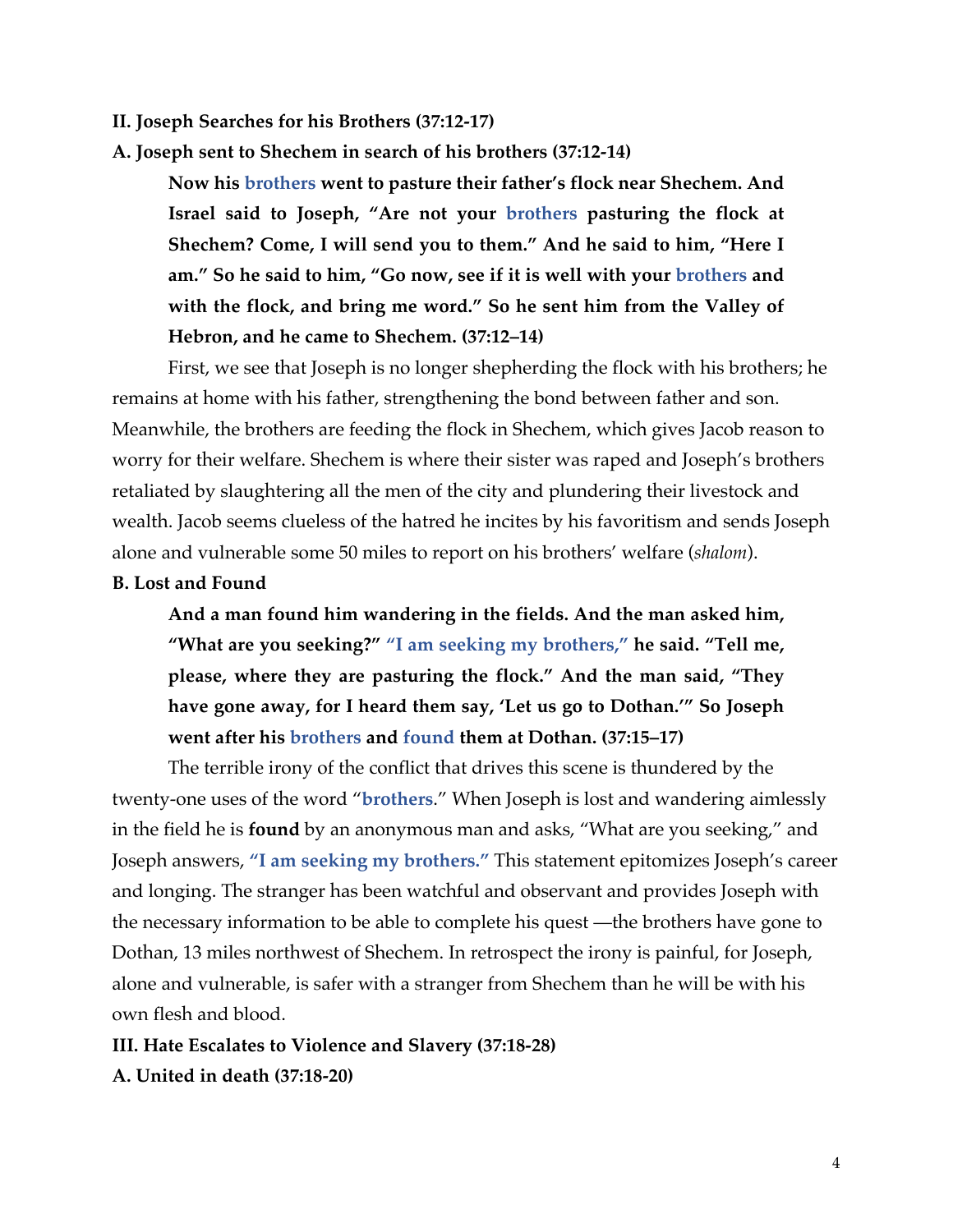**They saw him from afar, and before he came near to them they conspired against him to kill him. They said to one another, "Here comes this lord of the dreams. Come now, let us kill him and throw him into one of the pits. Then we will say that a fierce animal has devoured him, and we will see what will become of his dreams." (37:18-20)**

The sight of Joseph from afar instantly ignites the brothers' hatred and unites their resolve to murder him and cover their tracks with a lie to deceive their father. In this way they will kill the dream.

#### **B. Reuben attempts to intervene (37:21-24)**

**But when Reuben heard it, he rescued him out of their hands. He thought, "We will not take his life." And so Reuben said to them, "Shed no blood; throw him into this pit here in the wilderness, but do not lay a hand on him"— that he might rescue him out of their hand to restore him to his father. So when Joseph came to his brothers, they stripped him of his robe, the robe of many colors that he wore. And they took him and threw him into a pit. The pit was empty; there was no water in it. (37:21-24)**

Reuben*,* as the eldest son who was responsible for his younger brother in his father's absence, objects to their proposal. But Reuben is a coward and uses deception "to persuade his brothers that he, too, wants Joseph dead, as long as that result is achieved without their spilling blood."7 Rather than killing Joseph, he advises them to throw him into a cistern that was in the pasture land between the villages, where no one will hear his cries. Eventually he will perish without them having to lay a hand on him. Secretly he intends to return and rescue Joseph and restore him to his father.

When Joseph finally makes his appearance, the brothers act swiftly in unison. Like well-trained storm troopers, they pounce upon their prey, stripping him of that despicable royal robe, carry him outside the village into the field and throw him into an empty cistern. With no water, Joseph will die either of thirst or of exposure.

## **D. Judah trumps Reuben's plan (37:25-28)**

**Then they sat down to eat. And looking up they saw a caravan of Ishmaelites coming from Gilead, with their camels bearing gum, balm, and myrrh, on their way to carry it down to Egypt. Then Judah said to his brothers, "What profit is it if we kill our brother and conceal his blood? Come, let us sell him to the Ishmaelites, and let not our hand be upon**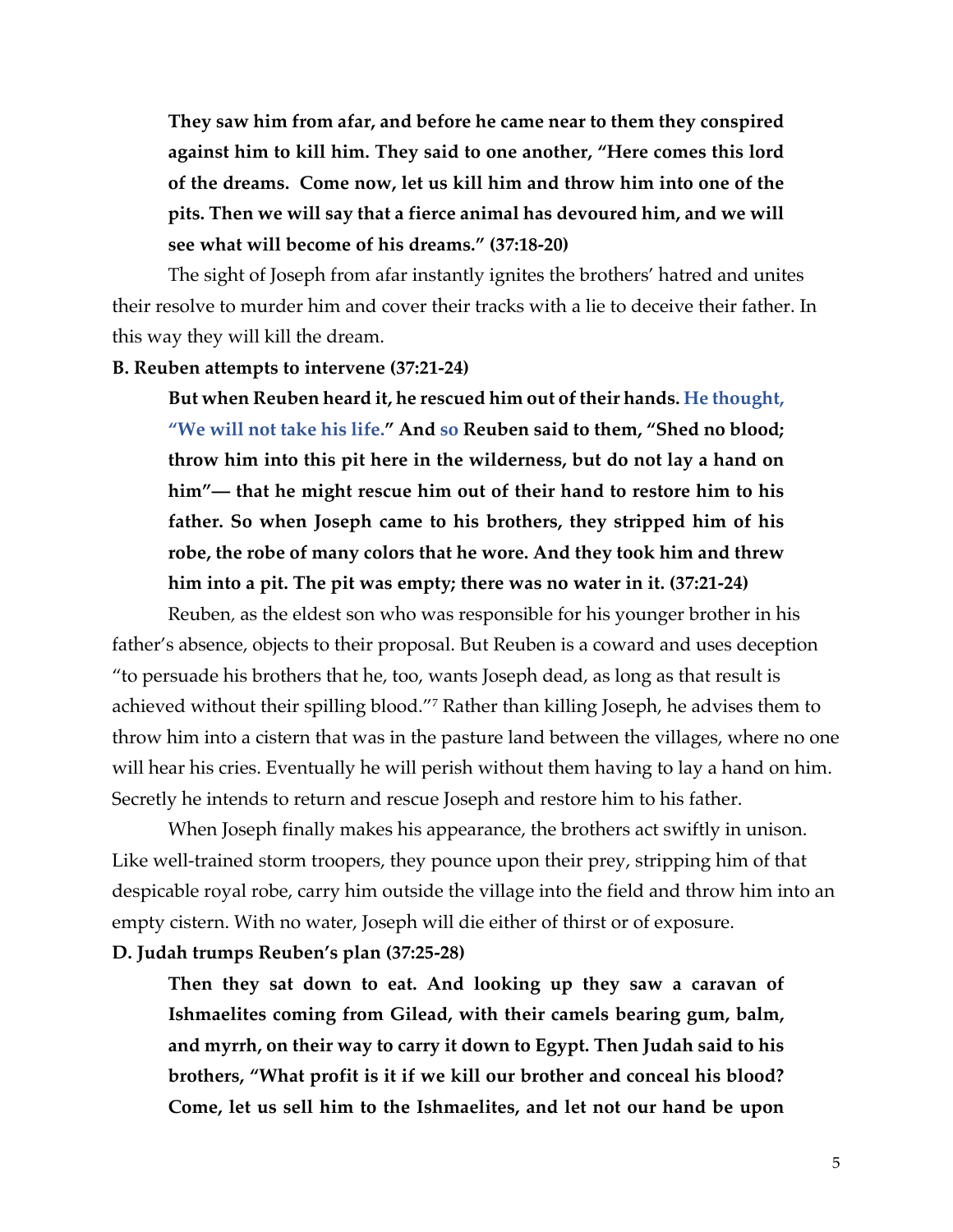**him, for he is our brother, our own flesh." And his brothers listened to him. 28 Then Midianite traders passed by. And they drew Joseph up and lifted him out of the pit and sold Joseph to the Ishmaelites for twenty shekels of silver. They took Joseph to Egypt. (37:25-28)**

With no remorse and "callous indifference to their brother's cries at the bottom of the cistern (42:21), the brothers sit down to enjoy a celebratory meal. The next meal in Joseph's presence will be with Joseph at the head of the table."8 As they dine, they see a company of Ishmaelite traders from Gilead coming down the road that passes through the plain of Dothan to the great caravan road that runs from Damascus to Egypt. Seeing the caravan laden with valuable spices, Judah seizes the opportunity to propose to his brothers that they sell Joseph to the Ishmaelites. His appeal is not from brotherly love, but "from the feeling of horror, which was not quite extinct within him, at incurring the guilt of fratricide."**<sup>9</sup>** This way they can still get rid of Joseph and his dreams and turn a handsome profit. **<sup>10</sup>** Judah merely substitutes one evil for another, as murder and kidnapping were both capital offenses (Exod 21:16; Deut 24:7). But to his brothers, Judah's plan is genius.

Together they stood "one for all and all for one" above the cistern and pulled Joseph out of the well and sold him for a price. Richard Longacre captures it well: "The bell solemnly tolls for Joseph," and the exceptional threefold repetition of his name "marks an extremely important and providential event in the family of Jacob and the history of the embryonic nation."11

### **D. Reuben's grief and impotence (37:29-30)**

**When Reuben returned to the pit and saw that Joseph was not in the pit, he tore his clothes and returned to his brothers and said, "The boy is gone, and I, where shall I go?" (37:29-30)**

Now we discover that these negotiations were settled in Reuben's absence. I suspect the brothers deliberately kept Reuben out of the loop because they saw through his deception and knew he would object. Deception is a two edged sword in this family. Reuben is undone, consumed in his personal grief and failure to restore Joseph to his father. "The boy is no more, and I, where will I go!" But the brothers were at no loss. **IV. Scene 4: Deception and Unending Grief (37:31-35)**

**A. Deception by the brothers (37:31-33)**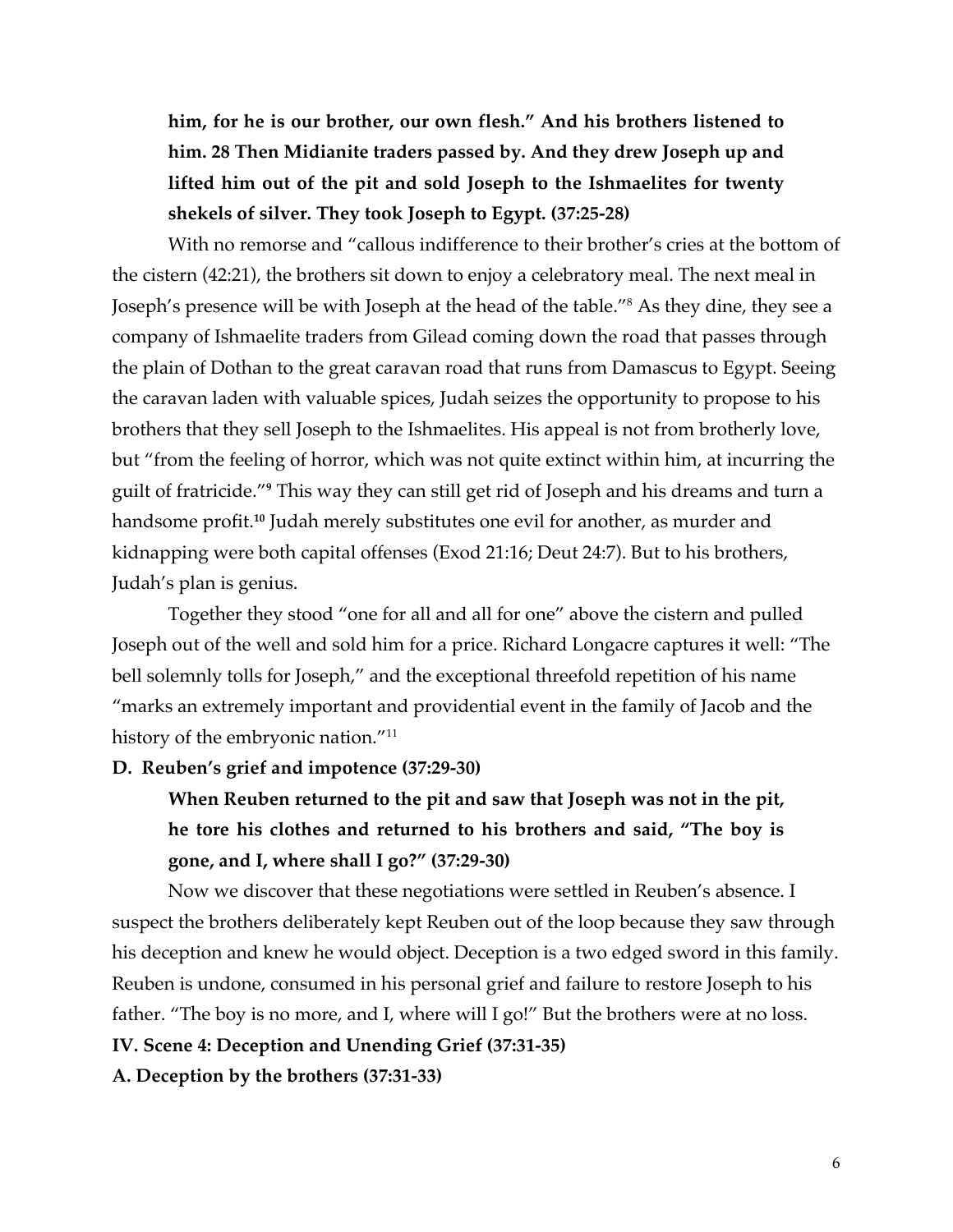**31 Then they took Joseph's robe, slaughtered a goat, and dipped the robe in the blood. 32 And they sent the robe and brought it to their father and said, "This we have found; please recognize whether it is your son's robe or not!" 33 And he recognized it and said, "It is my son's robe! A vicious** (lit. "evil") **beast has devoured him. Joseph is ripped, ripped-to-pieces."12 (37:31-33)**

The robe that was first a symbol of a **father's love** and then torn by the **brothers' hate** is now is a tool for the sons to **deceive** and betray their father. In God's sovereign justice, Jacob reaps what he sowed. As Jacob deceived his father with the skins of a goat and his brother's favored garments, so his sons use a goat and Joseph's royal robe to deceive him.

# **B. Grief of the father (37:34-35)**

**Then Jacob tore his garments and put sackcloth on his loins and mourned for his son many days. All his sons and all his daughters rose up to comfort him, but he refused to be comforted and said, "No, I shall go down to Sheol to my son, mourning." Thus his father wept for him. (37:34-35)**

The pathos of a devastated family comes to a great crescendo in this final scene. Brueggemann captures the moment well: "The father believes. He does not know, as we do, that the beasts couch at the door of his other sons. (like Cain and Abel [Gen 4:1-16]). The hate of the brothers has triumphed over the profound love of the father."13 The father's grief is extreme, beyond anything the sons expected, and their feigned comfort is vain and worthless. This wasn't just any son that was torn by the beast, it was **the** son who was the recipient of the dream, the one carrying the promises of Abraham and the future of the people. The loss of *the* son is the end of life for everyone.

While Jacob is in mourning, the narrator lifts our gaze to see a ray of hope on the horizon.

# **Postscript: Joseph is sold to Potiphar in Egypt (37:36)**

# **Meanwhile the Midianites had sold him in Egypt to Potiphar, an officer of Pharaoh, the captain of the guard. (37:36)**

Joseph is not free, but he still alive…and so is the dream. Joseph was sold by the Midianites to Potiphar, commanding officer of the royal body-guard. And we are left to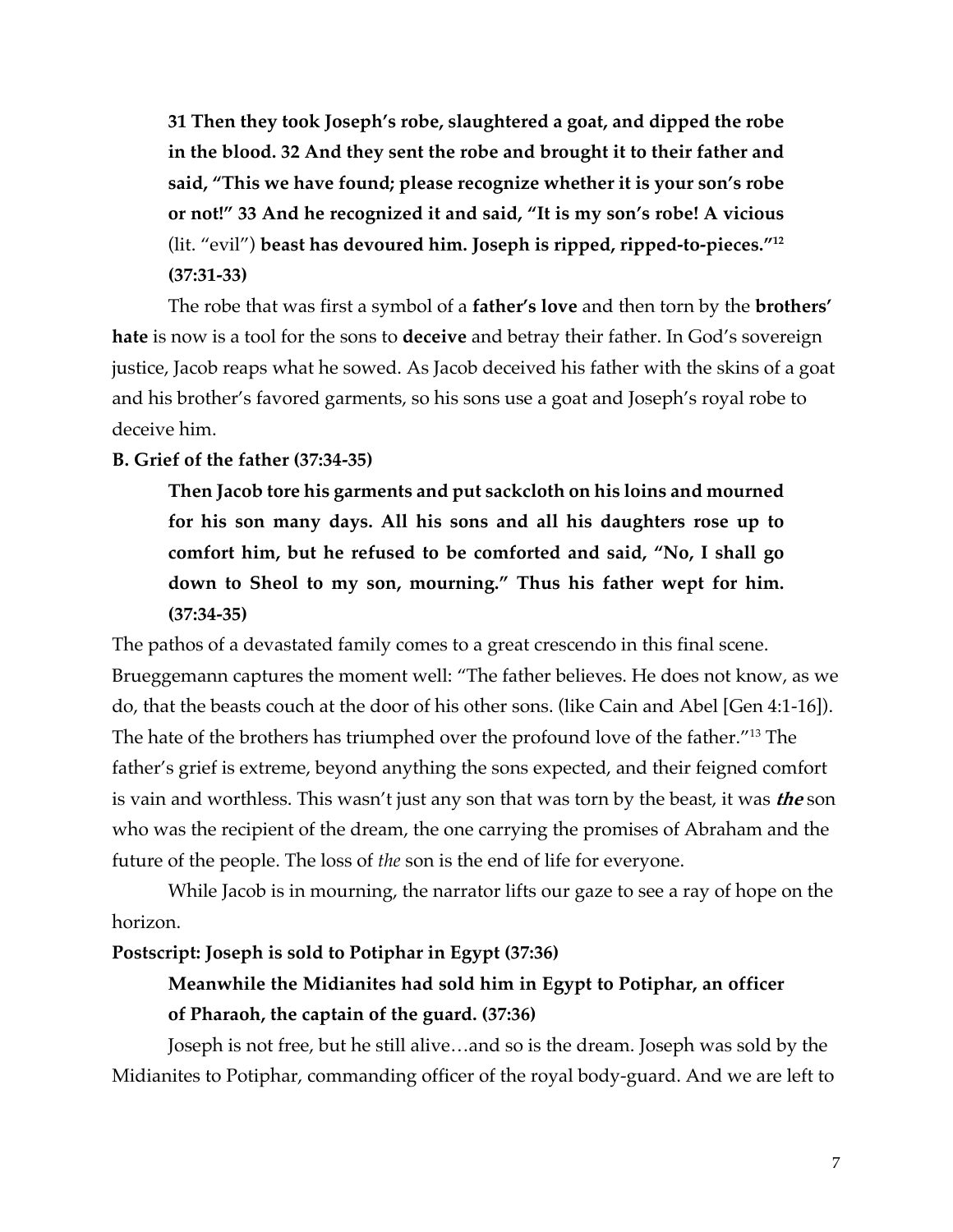wonder about the odds of the dream surviving as it moves to a larger sphere of power and confronts kingdom politics in Egypt.

# **V. Where Do Our Dreams Really Take Us?**

After thirteen months of a worldwide pandemic, I suspect most of us can identify with Jacob's inconsolable grief over the death of dreams. But the good news of our text is that **God's dreams** for us never die—though "weeping may last through the night, but a shout of joy comes in the morning" (Ps 30:5).

# **A. The foundation stone of our dreams is the doctrine of election.**

Many are offended by this doctrine, because it seems arbitrary and exclusive. However it is important to understand that election is **not** God's choice of one to the **exclusion** of others; but rather, the choosing of **one** to bring **life** and **salvation** inclusive for **all**. In Joseph's case, he was chosen to rule in order to **save** his family and to **feed** the world in the midst of a coming famine. John wrote of Jesus, "God did not send his Son into the world to condemn the world, but in order that the world might be saved through him. Whoever believes in him is not condemned, but whoever does not believe is condemned already, because he has not believed in the name of the only Son of God" (John 3:17-18).

God's choices are often surprising, bypassing the firstborn and subverting the existing order. So the hatred mounts and, in Joseph's case, his election drove his brothers to seek to kill him along with the dream. But God dreams cannot be resisted. Yet it is only in retrospect, through **the lens of faith**, that we are able to discern God's hidden hand of providence directing everything at just the right time to bring about their restoration. As Waltke observes,

Joseph providentially wastes time wandering around Shechem looking for his brothers when he happens to meet a man who had happened to overhear the brothers say where they would go. Without Joseph's delay, the Ishmaelite merchants would not have happened to come along at the right time. On the spur of the moment, it occurs to Judah to sell Joseph, so Joseph happens to end up in Egypt. The favoritism of a father, sibling rivalry culminating in selling the favorite into Egypt as a slave—"the crime of the century"—and the cover-up all play a part in God's providence to save his elect!<sup>14</sup>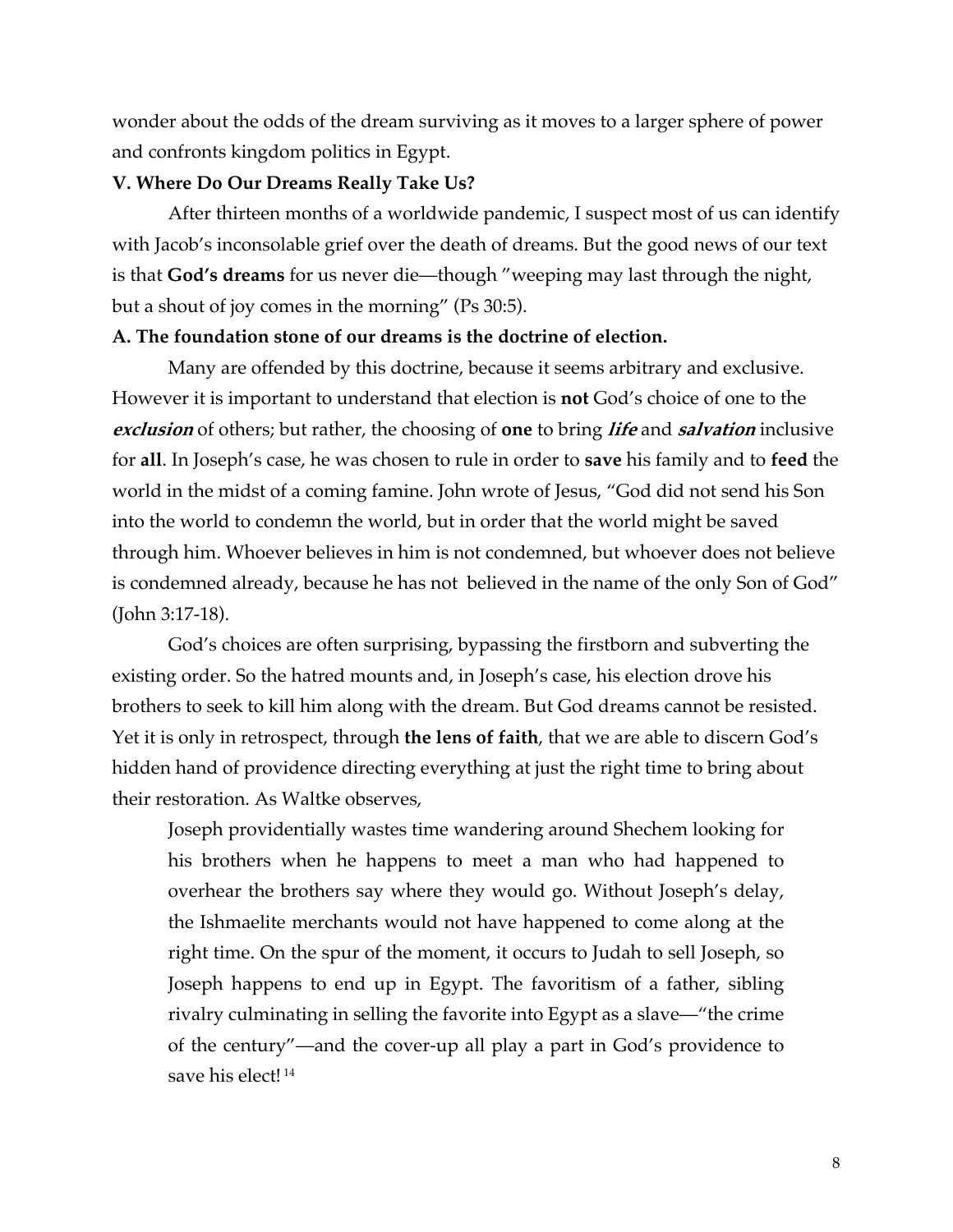#### **B. The Joseph story prefigures the Jesus story and our story**

This story of *election—humiliation—exaltation* operates on a larger plane than Joseph's family dynamics and Pharaoh's kingdom. It prefigures the life of Jesus as God's favored Son, and by extension, our life hidden in Christ.

The Father sends his Son from heaven to his brothers to check on the welfare. At Jesus' baptism God, like Jacob, is not shy about publicly about expressing his devotion for his Son. *You are my Son, whom I love" with you I am well pleased*! (Mark 1:11 NIV). In his first public appearance in the synagogue of Nazareth, Jesus reads from the Isaiah text and like Joseph, boldly applies it to himself and sits down. Then, like Joseph, he indicts his brothers for evil and they want to kill him, but he eludes their grasp until the proper time. Jesus explains to the disciples the depth of the Father's love with the Son in the most intimate of terms: "The **Father loves** the **Son** and shows him all that he himself is doing. And greater works than these will he show him, so that you may marvel" (John 5:20). When faced with the prospect of Jesus' death, a disciple vainly attempts to intervene like Reuben, but fails miserably, while another, like Judah, successfully sells him to the authorities for 30 pieces of silver.

Unlike Joseph, Jesus dies an excruciating death the on cross, but as the heavens grow dark, we never see the father weeping. Why? Perhaps he hides his inconsolable grief because of the joyous prospect, that based on his Son's sacrifice, he has made it possible that **all** who believe become "**beloved**" sons and daughters.

**And we know that for those who love God all things work together for good, for those who are called according to his purpose. For those whom he foreknew he also predestined to be conformed to the image of his Son, in order that he might be the firstborn among many brothers. And those whom he predestined he also called, and those whom he called he also justified, and those whom he justified he also glorified. (Rom 8:28-30) Amen.**

<sup>1</sup> Everett Fox, *In the Beginning: A New English Rendition of the Book of Genesis* (New York: Schocken, 1983), 152.

<sup>2</sup> Verse 2 is Bruce Waltke's translation. Bruce K. Waltke and Cathi J. Fredricks, *Genesis: A Commentary* (Grand Rapids: Zondervan, 2001), 499.

<sup>3</sup> Walter Brueggemann, *Genesis: Interpretation* (John Knox Press: Atlanta, 1982), 299.

<sup>4</sup> Brueggemann, *Genesis,* 300.